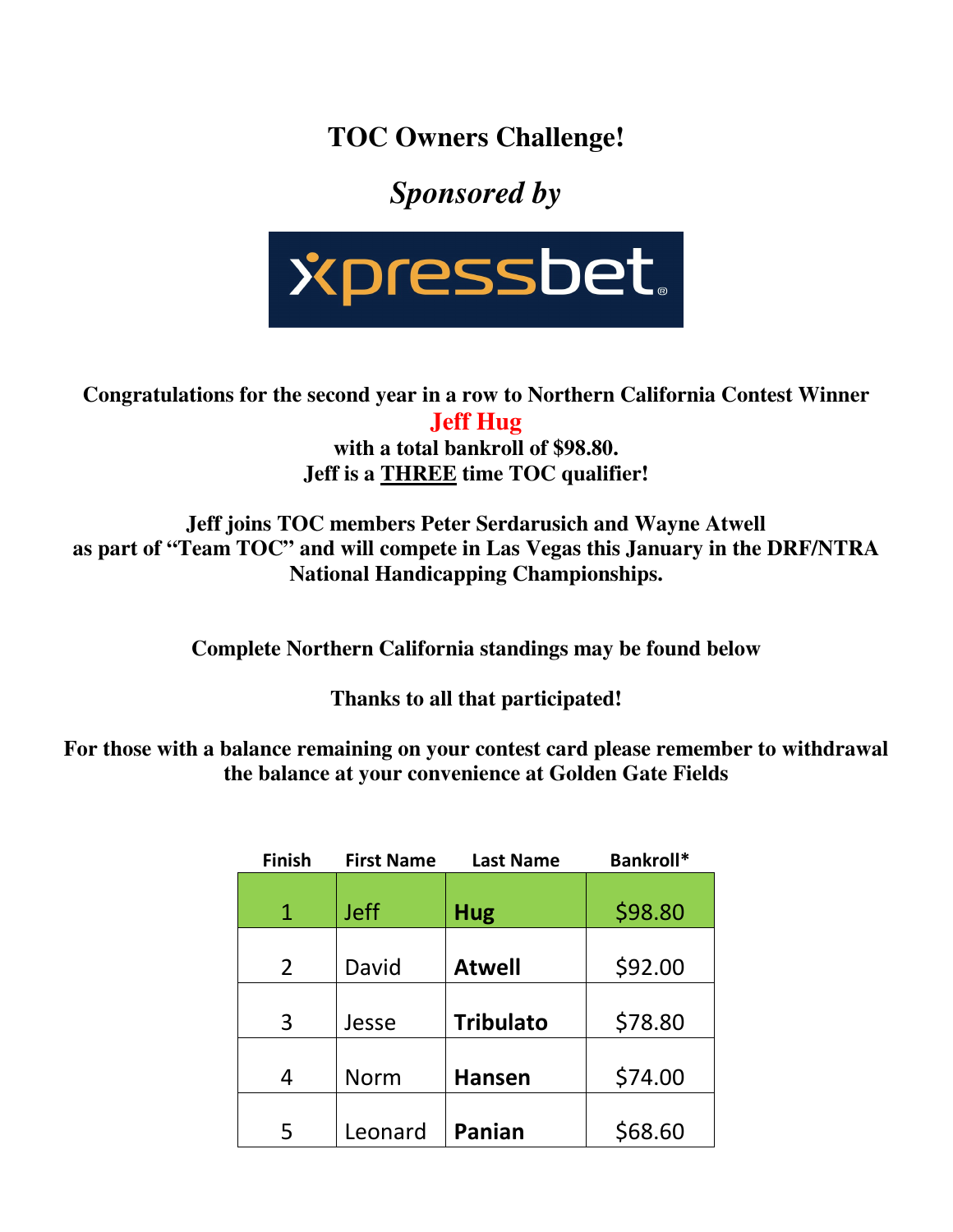| 6  | Robert         | <b>Huson</b>      | \$67.40 |
|----|----------------|-------------------|---------|
| 7  | Andy           | <b>Mathis</b>     | \$66.60 |
| 8  | Ken            | <b>Tung-Loong</b> | \$64.00 |
| 9  | JAMES<br>Η.    | <b>Atwell</b>     | \$57.60 |
| 10 | John           | <b>Begley</b>     | \$56.00 |
| 11 | <b>Dexter</b>  | <b>Bergounous</b> | \$53.40 |
| 12 | <b>Maureen</b> | <b>Richardson</b> | \$52.40 |
| 13 | Gustavo        | <b>Ponce</b>      | \$47.60 |
| 14 | John           | <b>Stephens</b>   | \$45.20 |
| 15 | <b>JIM</b>     | <b>Atwell</b>     | \$37.20 |
| 16 | David          | <b>Del Debbio</b> | \$35.40 |
| 17 | Peggy          | <b>Atwell</b>     | \$35.40 |
| 18 | Ann            | <b>McCurdy</b>    | \$32.60 |
| 19 | John           | Walls Sr.         | \$32.40 |
| 20 | Tom            | <b>Ellis</b>      | \$28.80 |
| 21 | Andrea         | <b>Bonifacio</b>  | \$27.00 |
| 22 | Robert         | <b>Osaki</b>      | \$25.20 |
| 23 | Ed             | <b>Gredvig</b>    | \$24.80 |
| 24 | Alistair       | <b>Morrison</b>   | \$23.20 |
| 25 | Bill           | <b>Patterson</b>  | \$22.00 |